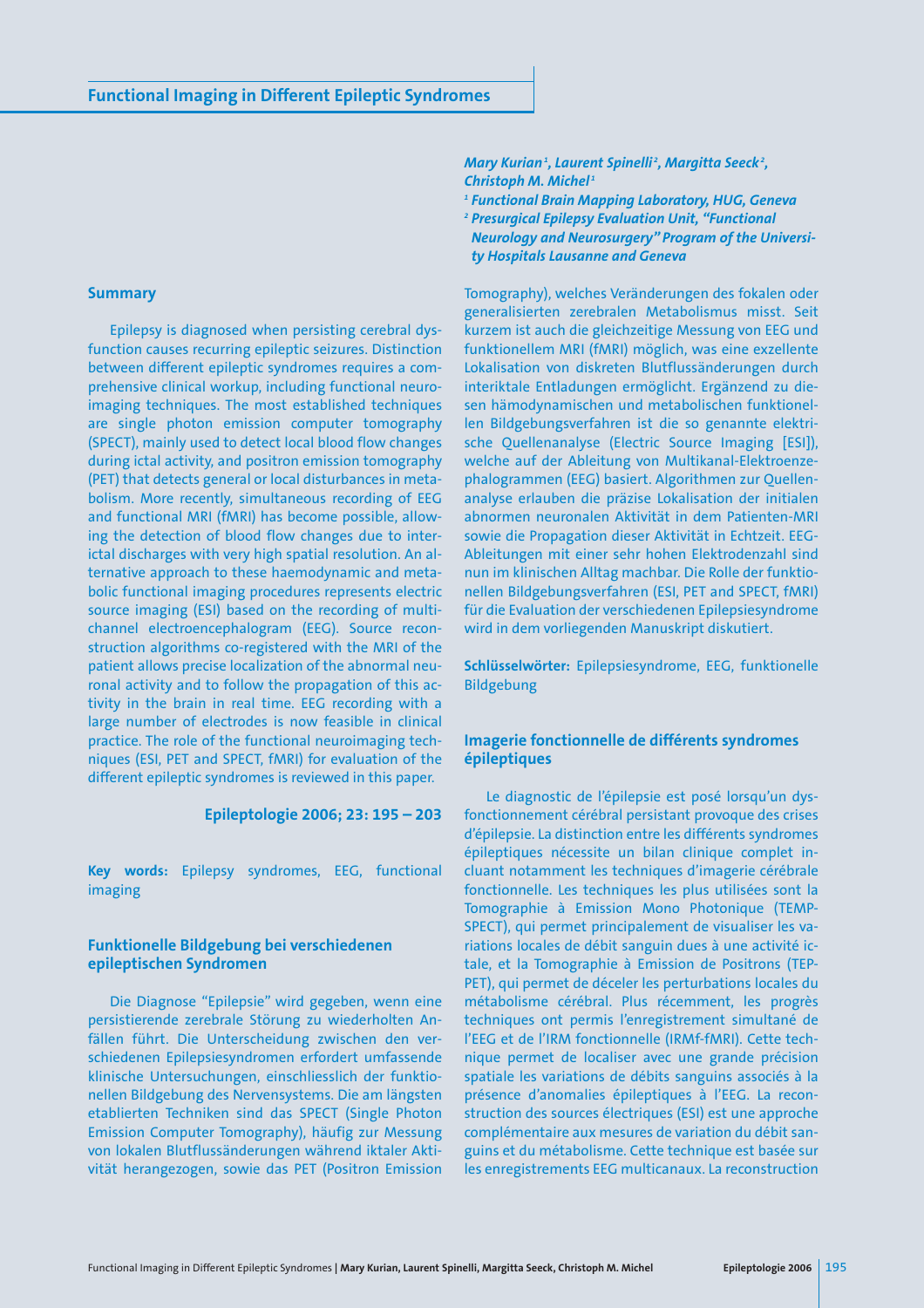de source électrique dans l'IRM des patients permet de localiser de manière précise l'activité neuronale anormale. De plus, la résolution temporelle de l'EEG permet de suivre, en temps réel, la propagation des activités épileptiques. L'enregistrement EEG de haute résolution (128 ou 256 canaux) est maintenant possible dans un environnement clinique. Cet article examine le rôle de ces différentes techniques d'imagerie fonctionnelle (ESI, PET, SPECT et fMRI) dans l'évaluation et le diagnostic des différents syndromes épileptiques.

**Mots clés :** Syndromes épileptiques, EEG, imagerie fonctionnelle

# **Introduction**

Epilepsy is one of the most common serious brain disorders, which can occur at all ages and has different possible presentations and causes. The two major categories of epilepsies and epilepsy syndromes are referred to as localization related (also: focal or partial epilepsy) or generalized [1]. Seizures that originate from focal brain regions are termed localization related epilepsy whereas generalized epilepsy is characterized by seizures with diffuse bilateral cerebral involvement, either directly at onset (primary generalized) or as endpoint in the evolution of a focal seizure (secondary generalized). In both cases, "generalized" implies the recruitment of bilateral cortical and subcortical structures. While the role of the neuroimaging methods in localization related epilepsies is obvious (to define the epileptic focus with high spatial precision), their application in generalized epilepsies is less frequent. However, recent functional imaging studies in generalized epilepsies indicate the possibility that some of them in fact might have a focal origin, and that location in deep brain structures or very fast propagations might lead to an erroneous classification of these epilepsies.

Magnetic resonance imaging (MRI) is the primary imaging modality that guides clinicians in the determination of the syndrome, treatment and prognosis of epilepsy because of it's capability to detect cerebral structural abnormalities [2]. Identifying a structural lesion alone is not always a reliable indicator of identifying the site of seizure onset, and many focal epilepsies do not have visible structural lesions. Therefore, the functional imaging methods like single photon emission computer tomography (SPECT) and positron emission tomography (PET) have become important tools in the clinical evaluation of epilepsy. These methods allow to localize and measure blood flow changes between ictal and interictal states (SPECT), or to determine the sites of metabolic deficit (PET). In the last decade, functional magnetic resonance imaging (fMRI) has been investigated as a tool for focus localization; as a result of the possibility to record the patient's scalp EEG in the scanner.

Despite these sophisticated modern neuroimaging techniques, the EEG, in conjunction with the seizure semiology assessed with synchronized video recordings, remains the most important tool for the diagnosis of epilepsy and the classification of seizure types and epileptic disorders. EEG alone has the temporal resolution that allows the precise characterization of neuronal activity at the moment of initiation and during different stages of propagation of the epileptic activity. Since the principal characteristic of epileptic activity is the fast (within milliseconds) propagation to different areas in the brain, this feature of EEG is crucial. In recent years, mathematical algorithms became available allowing the localization of the neuronal activity in the brain based on multichannel scalp EEG. These electric source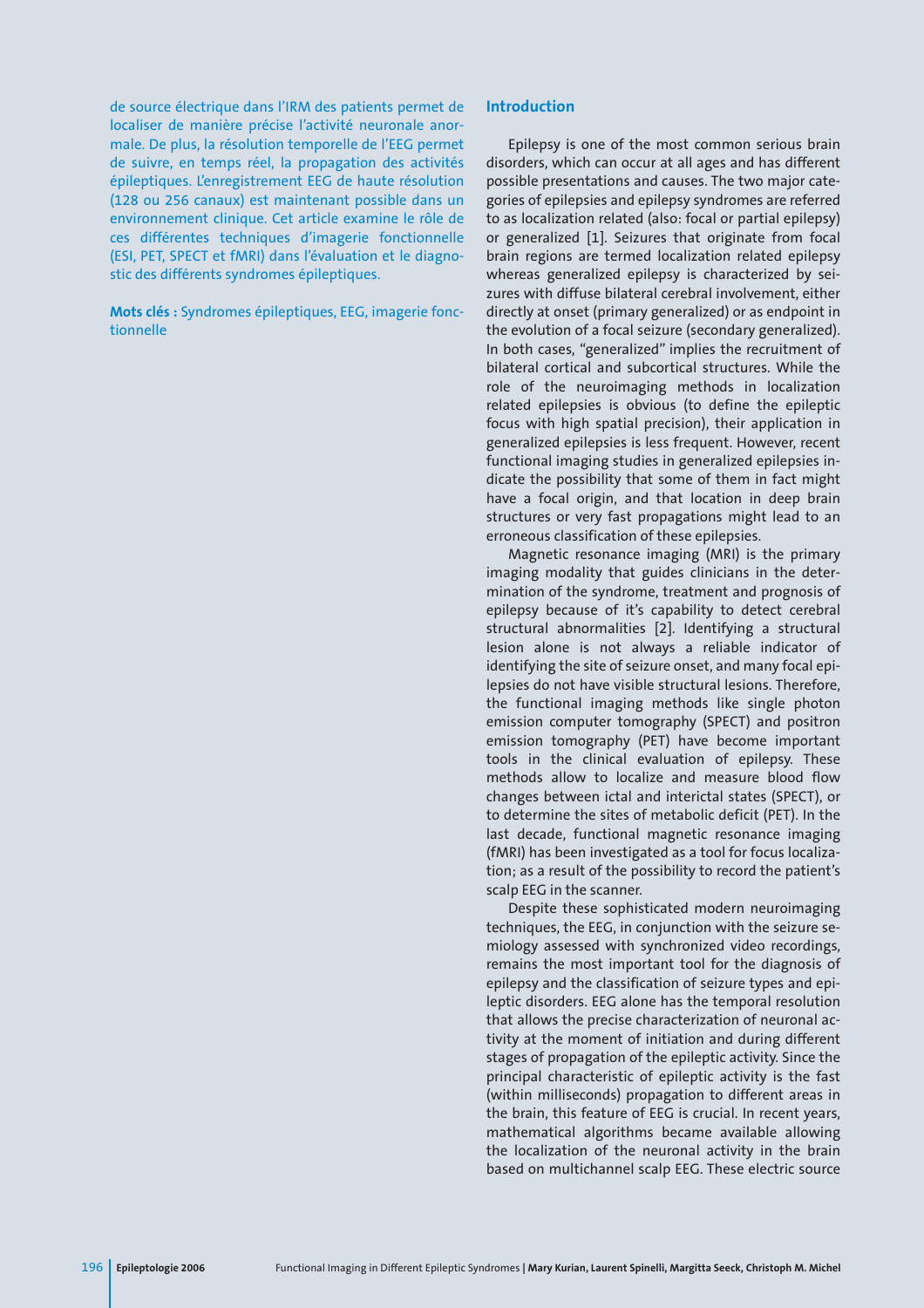imaging (ESI) techniques have also been applied successfully in patients with pharmacoresistant epilepsy. The possibility to quickly record the EEG from a large number of electrodes (up to 256 channels) makes ESI a valuable clinical tool in the evaluation of epilepsy [3-5]. In this review, we illustrate the use of these different functional imaging techniques (ESI, PET and SPECT, fM-RI) in the diagnosis and evaluation of different epileptic syndromes.

# **A. Localisation related epilepsies**

## **1. EEG Source imaging**

Electric source imaging (ESI) is increasingly being recognized as a valuable noninvasive technique to localize the epileptic focus in partial epilepsies. The method has mostly been applied to the analysis of interictal epileptic activity [6] but some studies have also looked into its ability to localize the onset of seizures [7]. In combination with high resolution EEG systems (128-256 channels), source imaging in epilepsy is now possible with excellent localizing precision [8].

In a recent study we showed that ESI applied to standard clinical EEG recordings provides good localizing precision, particularly in extratemporal lobe epilepsy [9]. Preoperative EEGs recorded from 19 to 29 scalp electrodes in 30 pediatric patients were reviewed, and interictal epileptiform activity was analyzed by using a linear source-imaging procedure in combination with statistical parametric mapping. The ESI localization was considered as correct when the majority of the active voxels were within the resected area that rendered the patients seizure-free or almost seizure free. In 90% of the patients, the ESI result was correct. This number compared favorably with the results from the other functional imaging techniques in the same patients (PET correct in 82%; ictal SPECT correct in 70%). In the cases with extratemporal epilepsy, ESI was correct in all cases (100%), however, in those with temporal lobe epilepsy, only 10 of 13 (77%) cases were correct. In two of the three patients with incorrect ESI, a 128-channel recording was performed, leading to correct localization in both cases. Thus, while ESI analysis based on routine long-term recordings with a limited electrode number provided already good localization in patients with extratemporal lobe epilepsy, patients with basal temporal foci benefit from larger electrode set-ups, since these foci are outside the standard electrode array.

Further, we evaluated the question of how many electrodes are needed to correctly identify the epileptic focus. 14 patients with partial epilepsy were recorded with 123-channel EEG [8]. Epileptic discharges were determined on the basis of the 123-channel recordings and the electrode configuration was later down-

sampled to 63 and 31 electrodes. The correct underlying sources were then estimated for the three different electrode configurations, by determining the distance from the inverse solution maximum of each single spike to the epileptogenic lesion. In 9/14 patients, ESI was significantly more precise with 63 than with 31 electrodes, and increasing the number of electrodes to 123 increased this number of patients from 9 to 11. Thus, multichannel EEG recordings are an effective clinical tool, allowing significant higher source location accuracy.

In a subsequent study, we evaluated prospectively the clinical yield and localization precision of 128-channel scalp EEG source imaging of interictal epileptic activity in a consecutive series of patients with intractable epilepsy of various causes, including children and adults [4]. Presurgical workup identified a focal epileptogenic area in 32 patients and ESI correctly localized this area in 30 of these patients (93.7%). The sub-lobar precision of the ESI was evaluated in the subgroup of 24 patients who were operated by calculating the distance of the source maximum to the resected area. The analysis revealed zero distance in 19 cases (79%). These results indicate that the yield of ESI is comparable to other imaging procedures which are currently used in the presurgical workup of patients with intractable partial epilepsy.

Interictal epileptiform discharges (IEDs) represent a very specific marker of epilepsy, the delineation of the irritative zone being of particular interest for presurgical evaluations of epileptic patients. Although the irritative zone in most cases is concordant with the seizure onset zone [10], this is not necessarily always the case [11]. Therefore, comparison of interictal and ictal epileptic activity is needed. Studies on ictal EEGs are rare [12], and to date, no data with multichannel EEG are available. Scalp long-term monitoring with 128 or 256 electrodes EEG is now possible, however, the methods that reliably identify the time point of seizure onset are required, either based on temporal [13] or frequency analysis of the EEG [14]. It is thought that appropriate algorithms which reliably localize ictal and interictal EEG activity will diminish the need for invasive recordings.

### **2. PET and SPECT in partial epilepsies**

Visualization of increased focal cerebral blood flow (CBF) during seizures and its comparison with interictal blood flow form the basis of SPECT imaging. Imaging of cerebral metabolism, most often measured with a radioactive glucose tracer, is carried out with PET and has also an important role in presurgical epilepsy evaluation, particularly in MRI-negative partial epilepsy [15] and focal cortical dysplasias. Peri-ictal SPECT imaging of CBF has good accuracy in determining the region of ictal onset, but may also show areas of pre-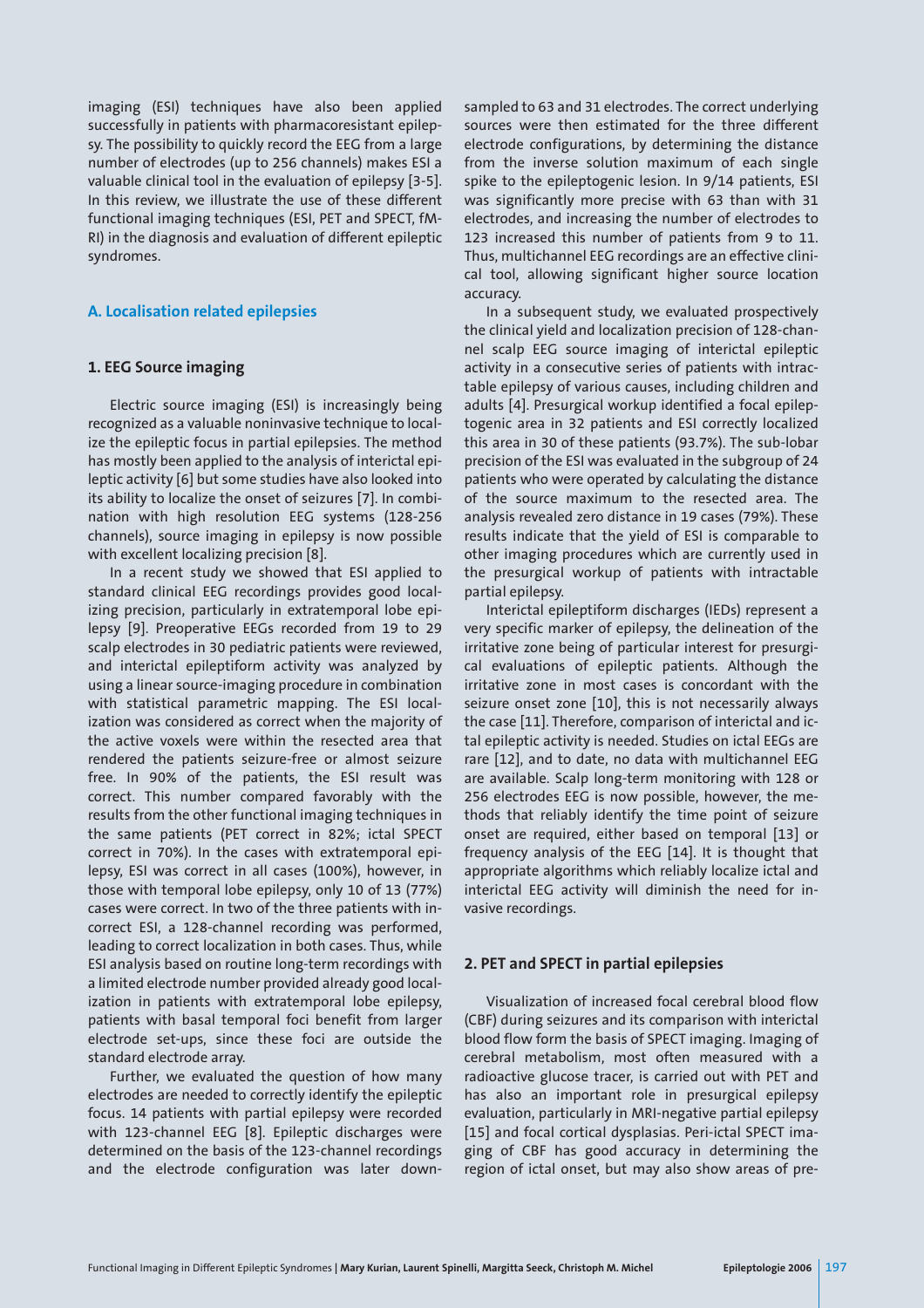dominant propagation in refractory partial epilepsies [16, 17]. When the radiopharmaceutical agent is injected during the electrographic seizure or within 30 seconds after the seizure, over 90% of patients with unilateral temporal lobe epilepsy (TLE) have regional hyperperfusion in the affected temporal lobe [18]. Extratemporal seizures are often brief and difficult to localize. Studies have shown that ictal SPECT also has a high diagnostic yield in extratemporal epilepsies [19] albeit somewhat lower than in temporal lobe epilepsies. Sensitivity and spatial accuracy of ictal SPECT findings can be enhanced by using subtraction analysis methods between ictal and interictal SPECT images, coregistered with the patient's MRI [20].

SPECT-studies also help in better understanding the neuroanatomical correlates of certain aspects of the seizure semiology. Partial seizures that cause greater impairment of consciousness (without causing a full generalized tonic-clonic seizure) are more likely to show hyperperfusion of the thalami and midbrain, in addition to cortical hyperperfusion, than are simple partial seizures [21, 22]. Greater impairment of consciousness and the presence of motor phenomena during seizures are associated with greater CBF increases in the contralateral hemisphere [23]. Focal seizures can also be seen when originating in deep structures as shown in a SPECT-study of a patient with hypothalamic hamartoma [24].

In patients with mesial temporal lobe (mTLE) epilepsy, the area of hypometabolism as determined by the PET often exceeds the temporal lobe; the significance of this is poorly understood. Nelissen et al. found that



**Figure 1: Multimodal functional neuroimaging in a 43 yearold right-handed lady suffering from pharmaco-resistant partial epilepsy since 12 years. The structural MRI did not show any abnormality. The long-term Video-EEG monitoring indicated a seizure focus in the right mid- to posterior temporal lobe. FDG-PET (A) showed hypometabolism (not green) in the right mid- to posterior temporal lobe. The ictal SPECT (B) revealed increased blood flow in the right middle temporal lobe (blue area). EEG-triggered functional MRI (C) showed several areas of increased BOLD response in the right middle**

**and posterior temporal lobe, also in the anterior pole of the right temporal lobe. The electric source imaging based on the scalp EEG (D) showed a temporal propagation of the interictal activity from the anterior pole of the right temporal lobe (1st period) to mid-and posterior areas of the temporal lobe (2nd period). Similar seizure propagation was later found in the intracranial EEG. The surgery included the resection of the right anterior and middle temporal lobe, sparing the posterior part (E).**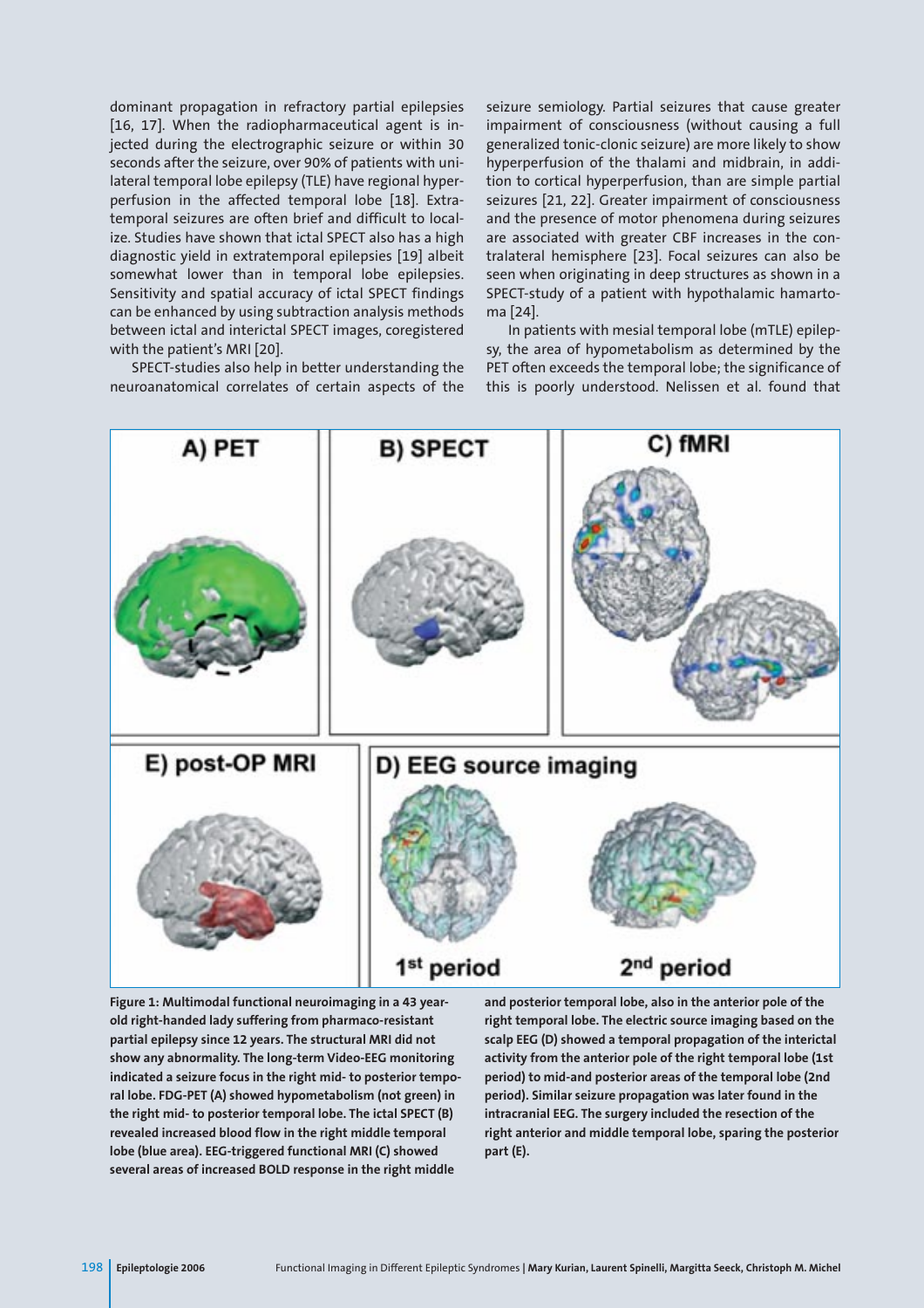interictal hypometabolism in mTLE-patients was also important in the ipsilateral frontal lobe, and probably reflects a seizure-related dynamic process [25]. The authors proposed that the surround inhibition in the frontal lobe is a defense mechanism against seizure propagation, and may be responsible for other neuropsychological deficits frequently observed in mTLE.

In extratemporal localization-related epilepsies, interictal FDG PET often demonstrates a region of pathological hypometabolism, both in adults and children [26]. Many individuals with lesional or non-lesional neocortical localization-related epilepsies have a more widespread hypometabolic zone, which has graded transitions from areas of severe hypometabolism to areas of normal metabolism, similar to patterns of hypometabolism in limbic TLE. However, the zone of most severe hypometabolism, excluding the site of a foreign-tissue lesion, usually contains the electrophysiologically defined ictal onset zone. In any case, the correct interpretation of SPECT or PET images require EEG monitoring before, during and probably also after image acquisition, in order to understand the exact cerebral condition at the moment of tracer injection.

### **3. EEG triggered functional MRI**

In the first EEG-fMRI recordings, Warach et al. studied interictal activity in two patients, one of them with generalized epilepsy that showed, surprisingly, a focal response [27]. Most of the subsequent studies looked at spikes in patients with different focal epilepsy syndromes [28, 29, 30, 31]. In many cases, blood oxygenation level dependent (BOLD) activations concordant with the lesion were found, i.e. EEG–fMRI is able to provide localizing information on the generators of the discharges [32]. In some cases, the concordance of the "real" focus was confirmed with intracerebral recordings [33]. However, more work remains to be done to obtain a better understanding of the meaning of BOLD signals. The main problem is that not one but several brain areas show increased BOLD responses, probably due to propagation of the epileptic activity. In these cases the fMRI alone cannot unambiguously define the primary epileptic focus. It is also not yet clear to which extent the BOLD response is related to abnormal neuronal activity and is of functional significance for the patient. For example, extensive BOLD changes related to brief focal electrographic seizures have been described in a patient with right temporo-parietal gray matter nodular heterotopia [34]. The brief focal seizures resulted in high amplitude and widespread signal enhancement. Such brief events could have important behavioural and cognitive consequences despite absent overt manifestations.

#### **B. Generalized epilepsies and syndromes**

In the current concept of generalized seizures, idiopathic (primary) generalized seizures, with bilateral diffuse onset, and secondary generalized seizures are distinguished. While it is generally acknowledged that in idiopathic generalized epilepsy (IGE) there are no overt structural abnormalities, recent MRI studies suggest that there may be subtle alterations [35]. In quantitative magnetic resonance imaging studies, increased gray matter versus decreased white matter structures have been found, pointing to aberrant connections between cortical and subcortical structures, which involves both hemispheres [36, 37] .

#### **1. EEG source imaging**

Absence seizures were recorded with dense-array 256-channel scalp EEG in five subjects with primary generalized epilepsy [38]. Source analysis was applied to the spike components of each spike-wave burst in each seizure. The onset of seizures was typically associated with activation of discrete, often unilateral areas of the dorsolateral frontal or orbital frontal lobe. Although each patient showed unique features, the absence seizures of all patients showed rapid, stereotyped evolution to engage both mesial frontal and orbital frontal cortex sources during the repetitive cycles of spike-wave activity. This study indicates that absence seizures may not be "generalized" in the sense of simultaneous diffuse activation but involve highly localized activations from mesial frontal and frontopolar sources in both hemispheres.

Focal, in particular frontal, seizures with rapid contralateral propagation may mimic primary generalized epilepsy. ESI should have the capacity to differentiate both conditions, which implies different treatment and prognosis. Rapid contralateral propagation, also termed secondary bisynchrony, has been investigated in patients with tuberous sclerosis (and multiple lesions ["tubers"] in both hemispheres). Seri et al. studied the topographic relationships between cortical and subcortical lesions shown on magnetic resonance images (MRI) and sources of epileptiform activity in a series of nine children with intractable epilepsy and tuberous sclerosis complex [39]. Although video-EEG monitoring was suggestive of a unilateral frontal seizure onset, interictal EEG was, in seven of nine cases, in the form of apparently bisynchronous discharges. In all cases, the use of a short time lag estimation procedure based on a nonlinear correlation function between surface recorded EEG signals allowed the detection of a lateralized onset of EEG paroxysmal activity. Furthermore, ESI coregistered with the patient's MRI provided good topographic concordance between well-defined frontal cortical lesions shown on MRI and site of onset of "generalized" discharges. These findings are of major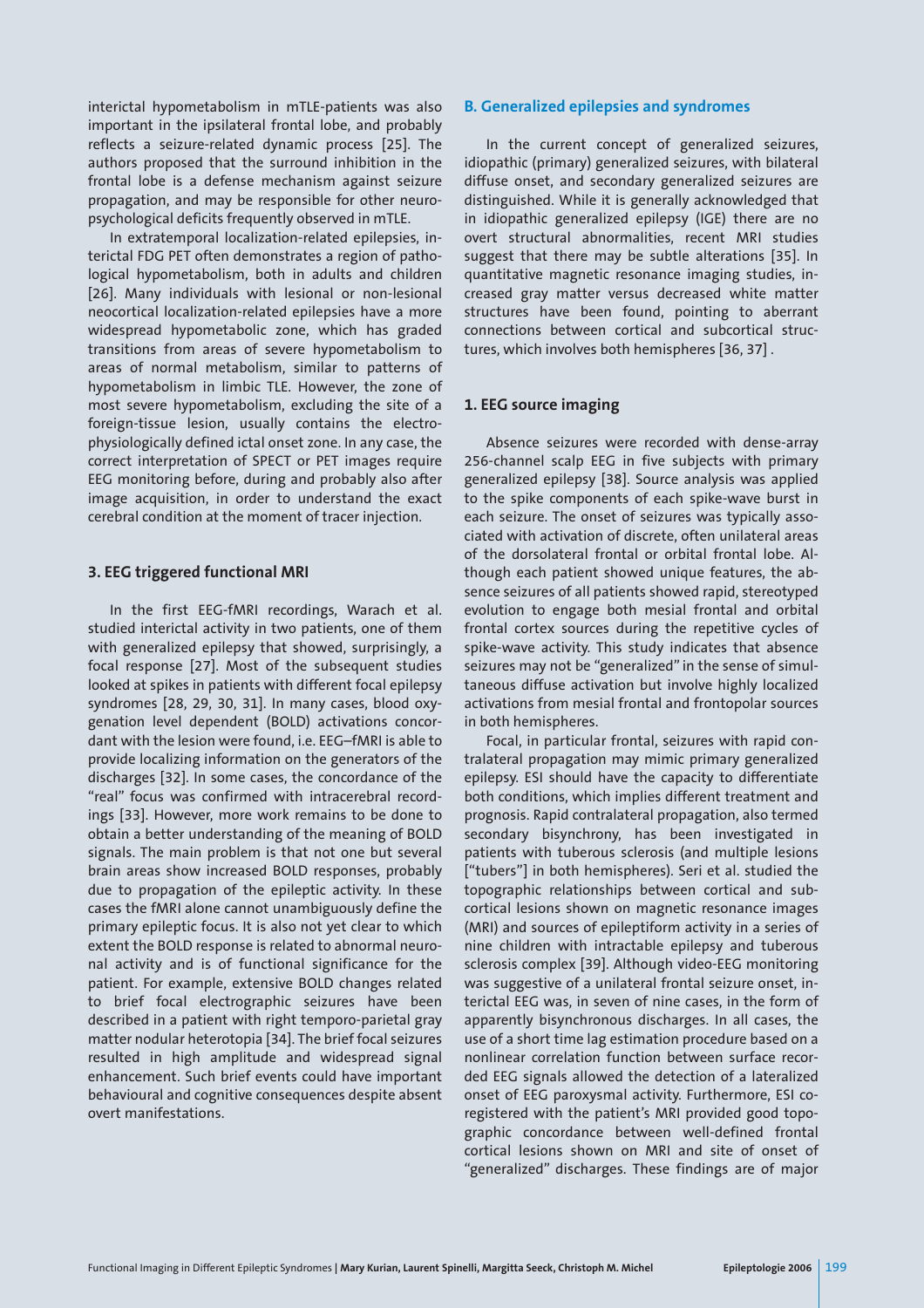relevance for the patient's care, since focal onset in one tuber offers the possibility of surgical epilepsy treatment whereas the presence of diffuse, truly bilateral discharges does not.

# **2. PET and SPECT in generalized epilepsies**

SPECT is not very often used in generalized epilepsy. Nehlig et al. reported cerebral blood flow changes during the ictal and postictal phases of typical childhood absence seizures in four children aged 10-13 years at the time of scan [40]. One scan was performed during the ictal phase and showed diffuse blood flow decreases, while the three other scans performed during the postictal phase, showed generalized blood flow increase. These data indicate that functional alterations may not be limited to the thalamo-cortical circuit, a network considered crucial for the development of absence seizures.

Interictal FDG PET studies have been reported as "normal" in primary generalized epilepsies [41] although 18FDG-PET with SPM analysis showed multifocal hypometabolic areas in a study in children with cryptogenic generalized tonic-clonic seizures (GTCS) from infancy [42]. Using PET, regional cerebral blood flow (rCBF) was measured in eight patients with idiopathic generalized epilepsy in whom typical absence seizures were induced by voluntary hyperventilation [43]. There was a mean global 14.9% increase in blood flow in association with typical absence seizures and a focal increase in thalamic blood flow of 3.9 to 7.8%. There were no significant focal changes in rCBF in the 30 seconds before the onset of spike-wave activity on the EEG. This study provides evidence for the key role of the thalamus in the pathogenesis of absence seizures.

Studies of interictal 11C-flumazenil binding in idiopathic generalized epilepsy have not given uniform results. In one investigation a slight reduction was reported in the neocortex of patients with idiopathic generalized epilepsy in comparison with patients with partial seizures along with increased benzodiazepine receptor density in the cerebellar nuclei and decreased density in the thalamus [44]. Widespread increases in central benzodiazepine receptors (cBZRs) also have been reported in cerebral neocortex, thalamus, and cerebellar cortex [44].

Infantile spasms are age-specific epileptic phenomena with many underlying etiologies and present as generalized seizures, in terms of seizure presentation and in the EEG. However, they may originate from a single lesion. Studies suggest that infantile spasmassociated malformations of cortical development are more likely to be detected in the PET than in the MRI. Unilateral cortical metabolic dysfunctions (hypo- or hypermetabolism) have been reported in West's syndrome [45]; however, many infants have both unilateral cortical metabolic dysfunction and bilateral lenticular

and brainstem metabolic dysfunction [46]. Bitemporal hypometabolism is less common, occurring in approximately 15% of infants with spasms [47]. It is thought that infantile spasms begin with a focal cortical abnormality, which induces brainstem activities that are projected symmetrically to the basal ganglia and spinal cord, therefore, unilateral cortical resection can result in the cessation of these spasms. Pathological examination of the resected tissue in patients with West syndrome who underwent surgery typically reveals cortical dysplasia [48]. Functional cerebral imaging PET and SPECT have shown hypometabolism and hypoperfusion in the area of vascular malformation in children with epilepsy due to Sturge-Weber syndrome [49, 50]. In these patients with refractory epilepsy, PET has been useful both in guiding the extent of focal cortical resection and in assessing candidacy for early hemispherectomy.

Patients with the Lennox-Gastaut syndrome have multiple regions of bilateral cortical hypometabolism interictally on FDG scans, but sometimes have predominantly unilateral hypometabolism, when patients with structural lesions are included [51]. A series of 32 children with "cryptogenic epileptic encephalopathies", which presumably included mainly children with secondary generalized epilepsies, demonstrated generalized metabolic dysfunction in most cases, regional metabolic dysfunction in some cases, and normal metabolism in only two cases [52]. The FDG scans in this series detected thalamic hypometabolism in 90% of cases, which was usually bilateral, but thalamic metabolism was lower on the side of more severe cortical hypometabolism.

Unilateral focal or multifocal sites of hypermetabolism during sleep, with more nearly normal cerebral glucose metabolism during waking, are typical of electrical status of slow wave sleep [53]. The sites of metabolic dysfunction were found mainly in the association cortex. This childhood syndrome of continuous generalized spike-and-wave discharges during slow wave sleep (CSWS), usually with dementia or progressive aphasia, and with clinically evident epileptic seizures, thus provides another example of secondary generalized epilepsy where generalized EEG phenomena are associated with focal or multifocal cortical metabolic dysfunction.

### **3. EEG-fMRI in generalized epilepsy studies**

The first series in generalized epilepsy patients explored photosensitivity, but later on, emphasis was placed on spontaneous generalized discharges, showing involvement of the thalamus and the presence of widespread frontal, parietal and posterior cingulate region deactivation. Archer et al. performed a study that included five patients with generalized epilepsy, four of whom showed both activation and deactivation [54]. Activations involved different cortical areas and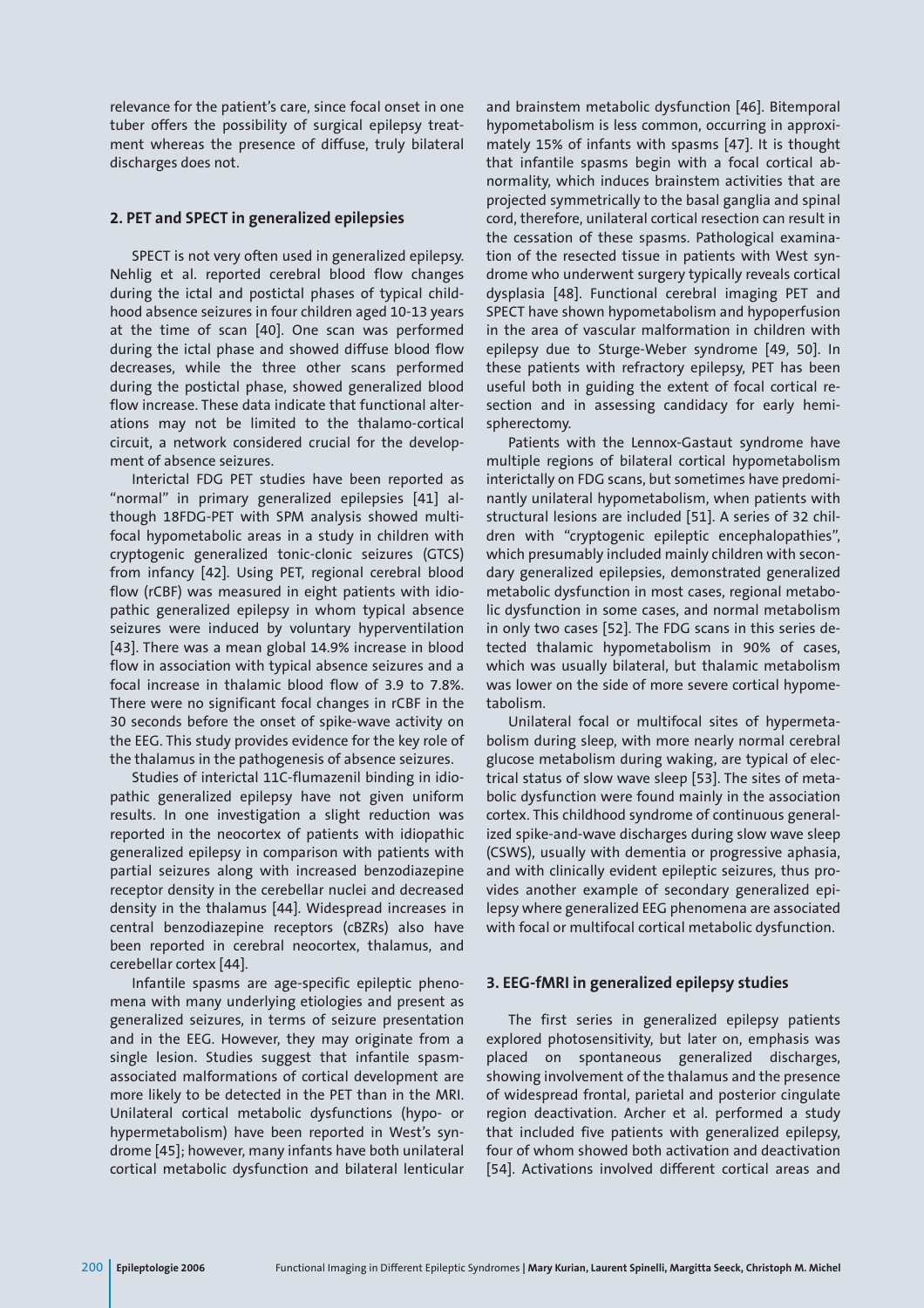the thalami (in two studies), and deactivations were seen in the posterior cingulate regions. In a group analysis, they confirmed this consistent posterior cingulate deactivation and found scattered activation in the precentral sulci, bilaterally, but no response in the thalami.

Aghakhani et al. studied a group of 15 patients with idiopathic generalized epilepsy (IGE), selected on the basis of frequent bursts of generalized spike or polyspikes and wave activity. In this group, 14 of 15 studies (93%) in which EEG bursts were present showed a response. Responses were found in the thalamus, most often in the form of activation (increased BOLD), and were widespread, bilateral and symmetrical in the cerebral cortex, predominantly in the form of deactivation (decreased BOLD). This study clearly demonstrated an involvement of the thalamus in generalized spike-wave bursts of IGE, providing further evidence for the thalamocortical circuit involvement in the generation of interictal and ictal spike-and-wave activity [55]. In contrast to the predominantly frontal EEG distribution of the spike-and-wave activity, the BOLD response was more diffuse and the posterior regions were almost as involved as the frontal areas. A group analysis later performed in this series of IGE patients [56], showed bilateral activations in the thalamus, mesial frontal region, insulae, midline cerebellum and on the borders of the lateral ventricles. Deactivations were found bilaterally in the anterior frontal and parietal regions and in the posterior cingulate gyri, in a pattern very similar to that seen in the default or resting state of the brain.

Salek-Haddadi et al. described ictal EEG-fMRI results in a patient with juvenile absence epilepsy, who had four absence seizures with generalized spike-wave discharges during the 35-minute scanning period [57]. They also found bilateral thalamic activation and widespread symmetrical cortical deactivation with frontal predominance.

In summary, EEG-fMRI studies in generalized epileptic discharges show a widespread activation involving both anterior and posterior head regions, with important involvement of the thalami. Deactivation seems to follow the spatial distribution seen in the resting mode of the brain, and might represent the effect of the bursts of discharges on normal brain function.

### **Conclusions**

A variety of structural lesions and neurochemical disturbances are associated with epilepsy, often also outside the structures that are supposed to be implicated. The dissociation between localization related and primary generalized epilepsy is of utmost importance for proper diagnosis and treatment. Modern brain imaging techniques help in correctly classifying the underlying syndrome. Studies indicate that many of the epilepsies that are usually considered as generalized

might in fact be due to a focal structural or functional abnormality. The combination of the different imaging techniques allow to identify these focal abnormalities with high spatial precision. Precise localization of a focal abnormality may lead to successful surgical intervention in cases that have so far not been considered as surgical candidates.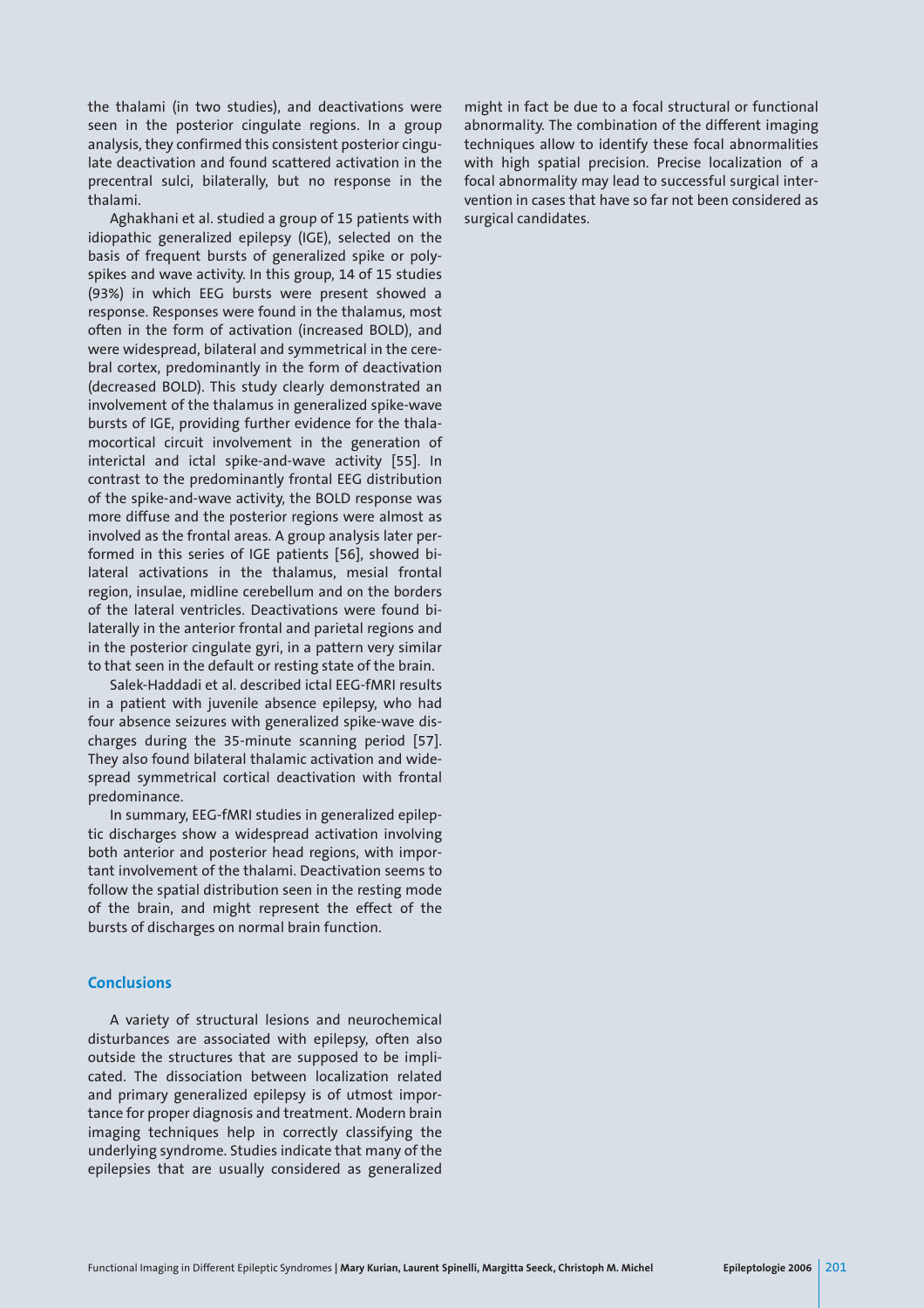### **References**

- *1. Proposal for revised classification of epilepsies and epileptic syndromes. Commission on Classification and Terminology of the International League against Epilepsy. Epilepsia 1989; 30: 389-399*
- *2. Bronen RA, Knowlton R, Garwood M et al. High resolution imaging in epilepsy. Epilepsia 2002; 43: 11-18*
- *3. Ebersole J. Defining epileptogenic foci: past, present, future. J Clin Neurophysiol 1997; 14: 470-483*
- *4. Michel CM, Lantz G, Spinelli L et al. 128-channel EEG source imaging in epilepsy: clinical yield and localization precision. J Clin Neurophysiol 2004; 21: 71-83*
- *5. Michel CM, Murray MM, Lantz G et al. EEG source imaging. Clin Neurophysiol 2004; 115: 2195-2222*
- *6. Lantz G, Holub M, Ryding E, Rosen I. Simultaneous intracranial and extracranial recording of interictal epileptiform activity in patients with drug resistant partial epilepsy: patterns of conduction and results from dipole reconstructions. Electroencephalogr Clin Neurophysiol 1996; 99: 69-78*
- *7. Merlet and Gotman J. Dipole modeling of scalp electroencephalogram epileptic discharges: correlation with intracerebral fields. Clin Neurophysiol 2001; 112: 414-430*
- *8. Lantz G, Grave de Peralta R, Spinelli L et al. Epileptic source localization with high density EEG: how many electrodes are needed? Clin Neurophysiol 2003; 114: 63-69*
- *9. Sperli F, Spinelli L, Seeck M et al. EEG source imaging in pediatric epilepsy surgery: a new perspective in presurgical workup. Epilepsia 2006; 47: 981-990*
- *10. Lantz G, Michel CM, Pascual-Marqui RD et al. Extracranial localization of intracranial interictal epileptiform activity using LORETA (low resolution electromagnetic tomography). Electroencephalogr Clin Neurophysiol 1997; 102: 414-422*
- *11. Alarcon G, Guy CN, Binnie CD et al. Intracerebral propagation of interictal activity in partial epilepsy: implications for source localisation. J Neurol Neurosurg Psychiatry 1994; 57: 435-449*
- *12. Blanke O, Lantz G, Seeck M et al. Temporal and spatial determination of EEG-seizure onset in the frequency domain. Clin Neurophysiol 2000; 111: 763-772*
- *13. Lantz G, Michel CM, Seeck M et al. Frequency domain EEG source localization of ictal epileptiform activity in patients with partial complex epilepsy of temporal lobe origin. Clin Neurophysiol 1999; 110: 176-184*
- *14. Blanke O, Lantz G, Seeck M et al. Temporal and spatial determination of EEG-seizure onset in the frequency domain. Clin Neurophysiol 2000; 111: 763-772*
- *15. Carne RP, O'Brien TJ, Kilpatrick CJ et al. MRI-negative PET-positive temporal lobe epilepsy: a distinct surgically remediable syndrome. Brain 2004; 127: 2276-2285*
- *16. Chiron C, Vera P, Kaminska A et al. SPECT: Ictal perfusion in childhood epilepsies. In: Henry TR, Berkovic SF, Duncan JS (eds): Functional Imaging in the Epilepsies. Philadelphia: Lippincott Williams & Wilkins, 2000: 51-60*
- *17. Marks DA, Katz A, Hoffer P et al. Localization of extratemporal epileptic foci during ictal single photon emission computed tomography. Ann Neurol 1992; 31: 250-255*
- *18. Berkovic SF, Newton MR, Chiron C et al. Single photon emission tomography (ed 2). In: Engel J Jr (ed): Surgical Treatment of the Epilepsies. New York: Raven Press, 1993: 233-243.*
- *19. Newton MR, Berkovic SF, Austin MC et al. SPECT in the localisation of*

*extra-temporal and temporal seizure foci. J Neurol Neurosurg Psychiatry 1995; 59: 26-30*

- *20. O'Brien TJ, So EL, Mullan BP et al. Subtraction ictal SPECT co-registered to MRI improves clinical usefulness of SPECT in localizing the surgical seizure focus. Neurology 1998; 50: 445-454*
- *21. Lee KH, Meador KJ, Park YD et al. Pathophysiology of altered consciousness during seizures: Subtraction SPECT study. Neurology 2002; 59: 841-846*
- *22. Takano A, Shiga T, Kobayashi J et al. Thalamic asymmetry on interictal SPECT in patients with frontal lobe epilepsy. Nucl Med Comm 2001; 22: 319-324*
- *23. Shin WC, Hong SB, Tae WS et al. Ictal hyperperfusion patterns according to the progression of temporal lobe seizures. Neurology 2002; 58: 373-380*
- *24. Arroyo S, Santamaria J, Sanmarti F et al. Ictal laughter associated with paroxysmal hypothalamopituitary dysfunction. Epilepsia 1997; 38: 114-117*
- *25. Nelissen N, Van Paesschen W, Baete K et al. Correlations of interictal FDG-PET metabolism and ictal SPECT perfusion changes in human temporal lobe epilepsy with hippocampal sclerosis. Neuroimage 2006; 32: 684-695*
- *26. Henry TR, Van Heertum RL. Positron emission tomography and single photon emission computed tomography in epilepsy care. Seminars in nuclear medicine 2003; 33: 88-104*
- *27. Warach S, Ives JR, Schlaug G et al. EEG-triggered echo-planar functional MRI in epilepsy. Neurology 1996: 47: 89-93*
- *28. Krakow K, Woermann FG, Symms MR et al. EEG-triggered functional MRI of interictal epileptiform activity in patients with partial seizures. Brain 1999; 122: 1679-1688*
- *29. Lazeyras F, Blanke O, Perrig S et al. EEG-triggered functional MRI in patients with pharmacoresistant epilepsy. J Magn Reson Imaging 2000: 12: 177-185*
- *30. Al-Asmi A, Bénar CG, Gross DW et al. fMRI activation in continuous and spike-triggered EEG-fMRI studies of epileptic spikes. Epilepsia 2003; 44: 1328-1339*
- *31. Bagshaw AP, Hawco C, Bénar C-G et al. Analysis of the EEG-fMRI response to prolonged bursts of interictal epileptiform activity. Neuroimage 2005; 24: 1099-1112*
- *32. Seeck M, Lazeyras F, Michel CM et al. Non-invasive epileptic focus localization using EEG-triggered functional MRI and electromagnetic tomography. Electroencephalogr Clin Neurophysiol 1998; 106: 508-512*
- *33. Benar CG, Grova C, Kobayashi E et al. EEG-fMRI of epileptic spikes: concordance with EEG source localization and intracranial EEG. Neuroimage 2006; 30: 1161-1170*
- *34. Kobayashi E, Hawco CS, Grova C et al. Widespread and intense BOLD changes during brief focal electrographic seizures. Neurology 2006; 66: 1049-1055*
- *35. Woermann FG, Sisodiya SM, Free SL, Duncan JS. Quantitative MRI in patients with idiopathic generalized epilepsy. Evidence of widespread cerebral structural changes. Brain 1998; 121: 1661-1667*
- *36. Seeck M, Dreifuss S, Lantz G et al. Subcortical nuclei volumetry in idiopathic generalized epilepsy. Epilepsia 2005; 46: 1642-1645*
- *37. Woermann FG, Free SL, Koepp MJ et al. Abnormal cerebral structure in juvenile myoclonic epilepsy demonstrated with voxel-based analysis of MRI. Brain 1999; 122 : 2101-2108*
- *38. Holmes MD, Brown M, Tucker DM. Are generalized seizures truly generalized? Evidence of localized mesial frontal and frontopolar discharges in absence. Epilepsia 2004; 45: 1568-1579*
- *39. Seri S, Cerquiglini A, Pisani F et al. Frontal lobe epilepsy associated with tuberous sclerosis: electroencephalographic-magnetic resonance image fusioning. J Child Neurol 1998; 13: 33-38*